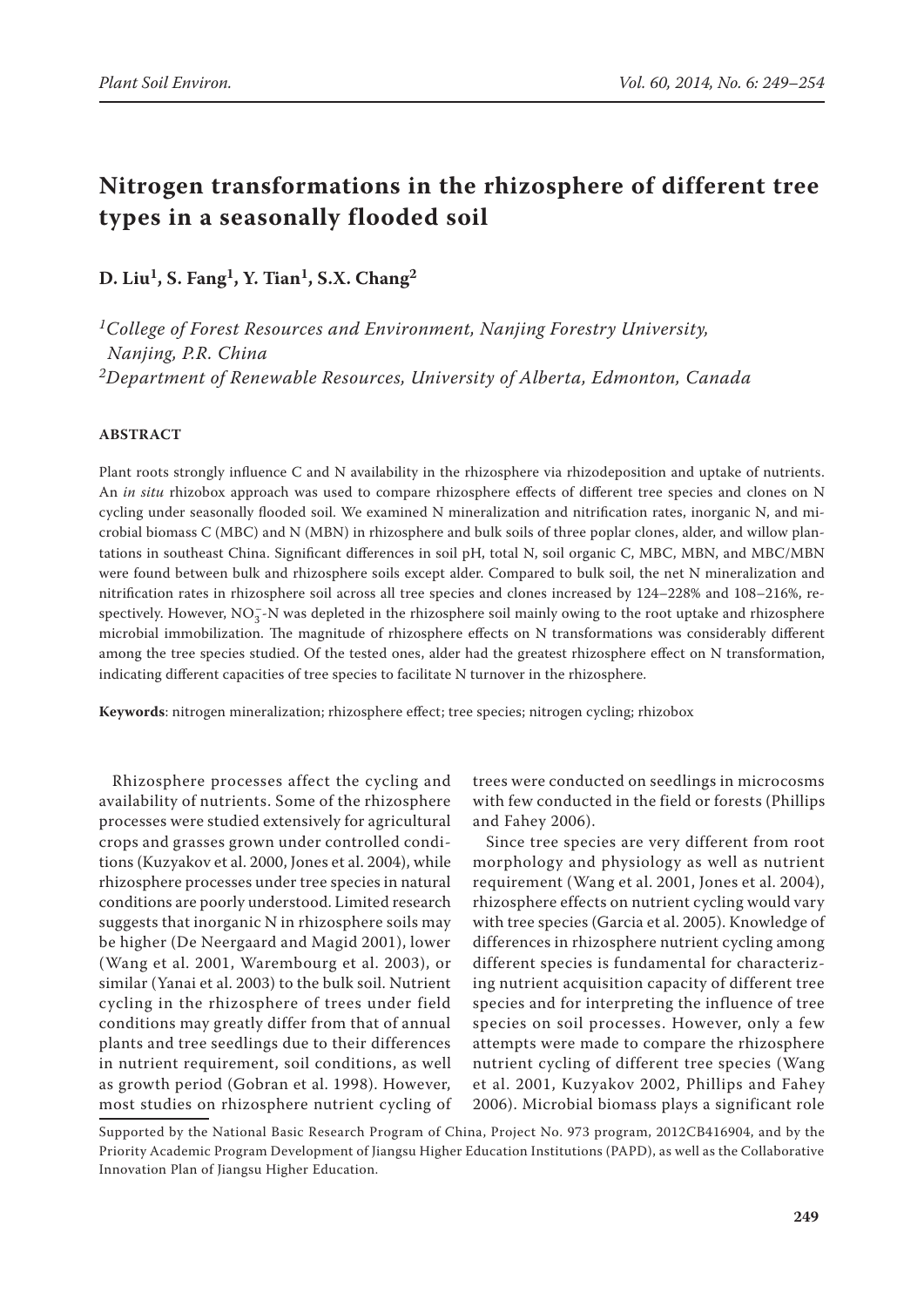in nutrient transformation and ecosystem conservation under tropical and temperate climates, as turnover of microbial biomass influences the amount of N being stored or released, and thus availability of N for plant uptake (Wardle 1998). Moreover, rates of net mineralization and nitrification during laboratory or field *in situ* incubation provide an effective indicator of N availability (Hart et al. 1997). Therefore, there is a strong need for more field studies on rhizosphere nutrient cycling under different climates and tree species for providing more realistic views of rhizosphere processes (Gobran et al. 1998, Fang et al. 2013).

In the river channel of the mainstream of the midlower Yangtze River, there is a large number of floodplains which are valuable land resources (Liu et al. 2012). Afforestation is recommended as a viable option for ecological restoration and enhancement of biological diversity in such less favorable soils that are often periodically flooded. The primary objective of this study was to quantify and compare the effects of different tree species on soil N transformations in the rhizosphere under seasonally flooded field conditions. We hypothesized that (1) rhizosphere effects would lead to increased N mineralization due to enhanced microbial activity in the close vicinity of roots for all three species and (2) the magnitude of these effects would differ among the species or gene types due to differences in intrinsic biological characteristics.

## **MATERIAL AND METHODS**

**Site description and plantation establishment**. This study was conducted near Ma-an-shan, Anhui in southeast China. The study site (31°41'N, 118°26'E) is located at the eastern lower reaches of the Yangtze River with annual seasonal flooding for about one month between June and July. This floodplain of the Yangtze River was originally covered by common reed (*Phragmites australis*). In December 2007, the site was mound by an excavator to form 'ridge and trough' for planting trees. More detailed climate and soil conditions of the site were described in Liu et al. (2012).

Three poplar clones (Nanlin-895, NL-80351 and 75), one type of alder (*Alnus trabeculosa*) and one type of willow (*Salix × jiangsuensis* cv. J799) were planted on the ridge in March 2008 using 1-year-old rooted seedlings with  $3 \times 5$  m planting spacing (Liu et al. 2012). Three planting patterns were established, including poplar-willow mixture (1:1 ratio), poplaralder mixture (1:1), and poplar-willow-alder mixture (1:0.5:0.5). A randomized block design was used with three replications for the three planting patterns. After one year following the planting, the average survival of the plantations was more than 97%.

**Rhizobox design, installation, retrieval and soil sampling**. Rhizoboxes in this study were made of two attached PVC cylindrical compartments that were separated by a 100 μm thick polyamide mesh with a 30 μm pore diameter (PA6366, 150-30WPW, Tiantai, Zhe-jiang, China). The upper compartment volume was 265 mL, while the lower compartment was 408 mL (Liu et al. 2012). The two compartments were packed with alluvia soil at a bulk density of 1.19  $g/cm<sup>3</sup>$ . The soil was collected from about 10–15 cm depth near the respective trees to which the rhizoboxes were later installed (Liu et al. 2012). After packing, the top opening of the upper compartment was covered with a 1 mm plastic mesh which allowed tree roots to grow. The bottom of the lower compartment was covered with an a30 μm polyamide filer to prevent other plant roots from penetrating the rhizobox (Liu et al. 2012).

Twenty trees for each poplar clone, alder and willow were selected for installing the rhizoboxes between 40 cm and 60 cm from the tree trunk. All the rhizoboxes were buried at 20–30 cm depth with a 30 degree angle to mimic typical root growth habit (Liu et al. 2012). The rhizoboxes were installed in early April 2010, and retrieved in late October 2010.

After the rhizoboxes were retrieved from the field, the two rhizobox compartments were separated. After carefully removing the mesh, the soil packed in the lower compartment was pushed out slowly. Approximately the first 4 mm of soil in closest contact with the root mats were collected as rhizosphere soil; bulk soil samples were taken in 20–30 mm distance from the root mats.

Each sample was divided into two parts. One part was air dried for analysis of soil physico-chemical properties and for the incubation experiments. The other part was immediately stored at 4°C until the biological properties of the soil could be analyzed.

**Soil nitrogen mineralization**. Fresh soils were pre-incubated at 60% of water holding capacity (WHC) prior to the evaluation of N mineralization based on the differences in KCl extractable N with or without 30 days incubation. To test nitrogen mineralization, 5 g of pre-incubated soil were placed in a 25 mL glass beaker and six beakers with soil were prepared for each sample. Three of the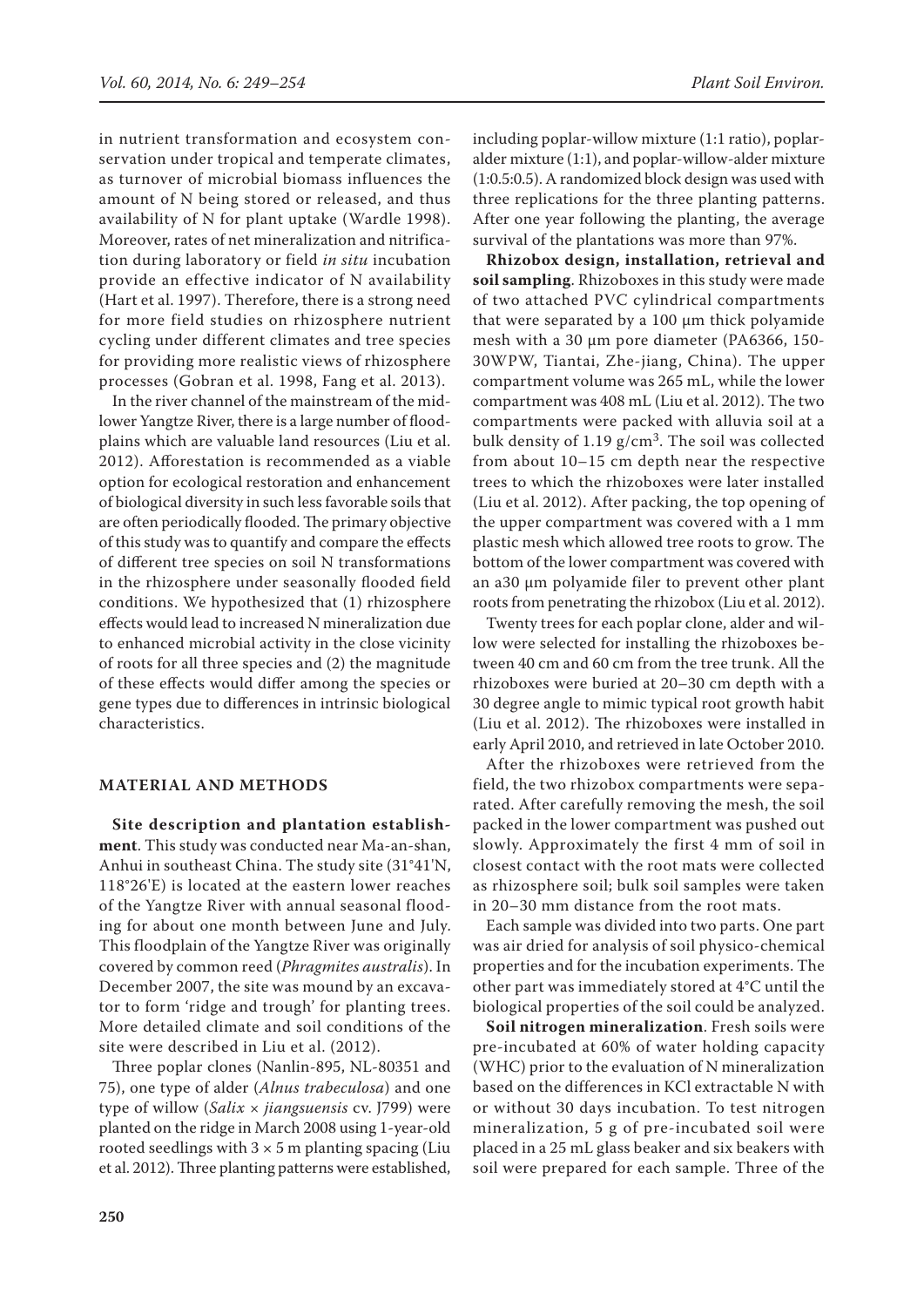repetitions were extracted by 25 mL 2 mol/L KCl solution immediately. The other three of the repetitions were incubated in the dark for 30 days at 25°C in constant temperature ware ( $DYX-DHS-40 \times 50$ , Zhejiang, China). During the incubation, in order to prevent water loss, soil moisture was checked every 2–3 days by weighing and restored at 60% WHC whenever needed, drop by drop. After incubation, soil in each beaker was transferred quantitatively to a 50 mL centrifuge tube with 25 mL 2 mol/L KCl solution. After shaking for 1 h at 25°C, the suspension was filtered (quantitative filter paper, No. 203), followed by quantification of  $NH_4^+$ -N and  $NO_3^+$ -N using a continuous-flow auto-analyzer (AutoAnalyzer III, Bran + Luebbe GmbH, Hamburg, Germany).

Potential net N mineralization rate was estimated by inorganic N accumulated during incubation, which was calculated as

$$
{\left[ {\left( {NH_4^{+} - N + NO_3^{ -} - N} \right)_{{\rm after\,in cubation}} - \left( {NH_4^{+} - N + NO_3^{ -} - N} \right)_{pre\text{-incubation}} } \right]}
$$

over the 30-day incubation. Potential net nitrification rate (%) was calculated as

 $NO_3^-$ -N/(NH<sup>+</sup><sub>4</sub>-N + NO<sub>3</sub>-N)<sub>after incubation</sub> × 100.

**Laboratory analysis**. Soil pH was measured in a soil-water suspension (soil:water  $= 1:5$  w:v) using an automatic acid-base titrator (SH/T0983, Zhejiang,

China). Soil total nitrogen (TN) was determined by digesting the samples following the Kjeldahl method (Bremner and Mulvaney 1982) with the N concentration in the digest measured using an auto analyzer III-AA3 (Bran + Luebbe GmbH, Munich, Germany). Soil organic carbon (SOC) was determined by  $K_2Cr_2O_7-H_2SO_4$  oxidation method (Nelson and Sommers 1982), and measured using a LiquiTOC II analyzer (Elementar, Frankfurt, Germany).

Microbial biomass carbon (MBC) and microbial biomass nitrogen (MBN) was measured by using the fumigation-extraction method (Vance et al. 1987).

**Statistical analyses**. Paired sample *T*-test was used to compare the differences in soil variables between rhizosphere and bulk soil samples for each tree species separately ( $P < 0.05$ ). The magnitude of the rhizosphere effect was calculated as the percentage difference between paired rhizosphere and bulk soil samples for each soil variable. One-way analysis of variance (ANOVA) was performed to test the effects of tree species on the magnitude of rhizosphere effects, potential net N mineralization rate, or potential net nitrification rate. Comparison among means was made using the Duncan's multiple range tests at  $P < 0.05$ . All statistical analyses were performed using the SPSS statistical software package version 15 (SPSS Inc. 2005, Chicago, USA).

Table 1. Soil pH, total N (TN), organic C (SOC), microbial biomass N (MBN), microbial biomass C (MBC), and C:N ratio (MBC/MBN) in bulk and rhizosphere soils of different tree species and poplar clones

| Tree species<br>or clones | Sampling<br>position | pH value        | TN              | <b>SOC</b>      | <b>MBN</b>       | <b>MBC</b>        |                 |
|---------------------------|----------------------|-----------------|-----------------|-----------------|------------------|-------------------|-----------------|
|                           |                      |                 | (g/kg)          |                 | (mg/kg)          |                   | MBC/MBN         |
| Nanlin-895                | rhizosphere          | $8.02 \pm 0.03$ | $2.11 \pm 0.03$ | $3.98 \pm 0.43$ | $27.83 \pm 2.62$ | $108.83 \pm 3.66$ | $3.92 \pm 0.82$ |
|                           | bulk soil            | $8.10 \pm 0.05$ | $2.06 \pm 0.07$ | $2.28 \pm 0.14$ | $17.91 \pm 0.94$ | $44.16 \pm 3.23$  | $2.47 \pm 0.73$ |
|                           | $T$ -test            | 操操              | 崇               | 染染              | 染染               | 操造                | 染染              |
| 75                        | rhizosphere          | $8.00 \pm 0.02$ | $1.89 \pm 0.05$ | $3.43 \pm 0.26$ | $25.22 \pm 3.82$ | $97.84 \pm 2.95$  | $3.88 \pm 0.65$ |
|                           | bulk soil            | $8.09 \pm 0.02$ | $1.94 \pm 0.06$ | $2.21 \pm 0.18$ | $17.87 \pm 0.87$ | $52.67 \pm 3.36$  | $2.95 \pm 0.46$ |
|                           | $T$ -test            | 染染              | 染染              | 染染              | 染染               | 染染                | 染染              |
| NL-80351                  | rhizosphere          | $8.01 \pm 0.01$ | $1.62 \pm 0.15$ | $2.98 \pm 0.22$ | $24.88 \pm 1.86$ | $77.84 \pm 5.68$  | $3.13 \pm 0.53$ |
|                           | bulk soil            | $8.10 \pm 0.01$ | $1.49 \pm 0.06$ | $2.03 \pm 0.50$ | $19.44 \pm 1.66$ | $39.27 \pm 3.88$  | $2.02 \pm 0.29$ |
|                           | $T$ -test            | 操操              | 染染              | 操作              | 崇                | 操操                | 操操              |
| Willow                    | rhizosphere          | $7.96 \pm 0.05$ | $1.47 \pm 0.06$ | $2.88 \pm 0.36$ | $24.11 \pm 2.74$ | $82.83 \pm 4.71$  | $3.46 \pm 1.01$ |
|                           | bulk soil            | $8.04 \pm 0.04$ | $1.48 \pm 0.17$ | $1.91 \pm 0.23$ | $20.14 \pm 0.43$ | $36.27 \pm 3.6$   | $1.92 \pm 0.92$ |
|                           | $T$ -test            | ∗               | ns              | 染染              | ns               | 染染                | 操操              |
| Alder                     | rhizosphere          | $8.07 \pm 0.02$ | $1.28 \pm 0.11$ | $1.98 \pm 0.55$ | $16.82 \pm 1.45$ | $43.84 \pm 4.14$  | $2.61 \pm 0.74$ |
|                           | bulk soil            | $8.07 \pm 0.02$ | $1.26 \pm 0.09$ | $1.87 \pm 0.16$ | $15.70 \pm 0.76$ | $39.83 \pm 3.66$  | $2.54 \pm 0.85$ |
|                           | $T$ -test            | ns              | ns              | ns              | ns               | ns                | ns              |

Data represent the means ± SD (standard deviation). ns – no significant difference (by paired samples *T*-test). Significant differences between bulk and 352 rhizosphere soils at \**P* < 0.05 and \*\**P* < 0.01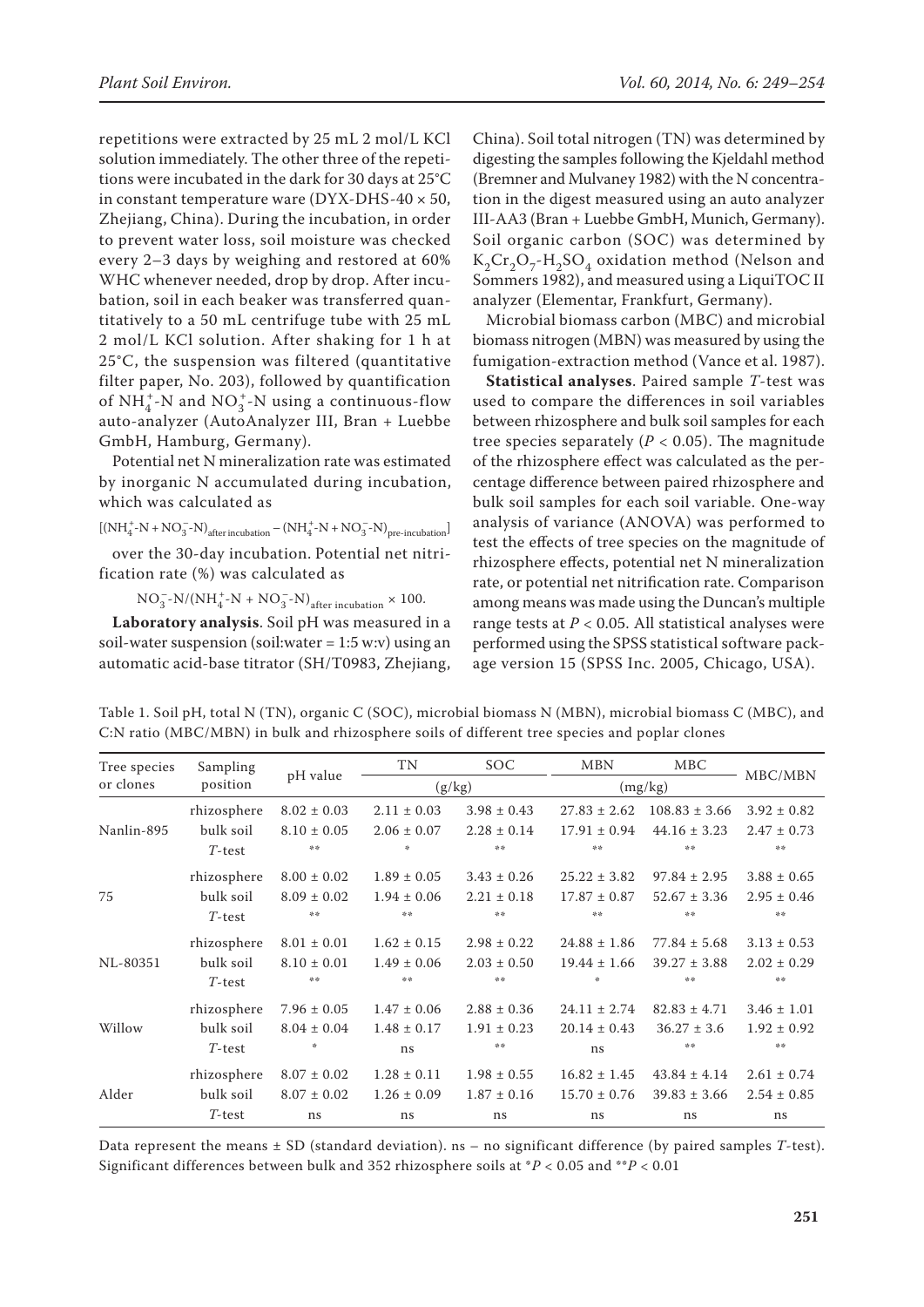| Tree species or clones | <b>SOC</b>      | <b>MBC</b>       | <b>MBN</b>      | MBC/MBN         | Net N mineralization | Net nitrification |
|------------------------|-----------------|------------------|-----------------|-----------------|----------------------|-------------------|
| Nanlin-895             | 75 <sup>a</sup> | 146 <sup>a</sup> | 55 <sup>a</sup> | 59 <sup>b</sup> | 124 <sup>c</sup>     | 126 <sup>b</sup>  |
| 75                     | 55 <sup>b</sup> | 85 <sup>b</sup>  | 41 <sup>b</sup> | 32 <sup>c</sup> | 212 <sup>a</sup>     | 108 <sup>b</sup>  |
| NL-80351               | 47c             | 98 <sup>b</sup>  | $28^{bc}$       | 55 <sup>b</sup> | 140 <sup>b</sup>     | 142 <sup>b</sup>  |
| Willow                 | 51 <sup>c</sup> | 142 <sup>a</sup> | 20 <sup>c</sup> | 80 <sup>a</sup> | 169 <sup>b</sup>     | 150 <sup>b</sup>  |
| Alder                  | 6 <sup>d</sup>  | 10 <sup>c</sup>  | 7d              | 3 <sup>d</sup>  | 228 <sup>a</sup>     | 216 <sup>a</sup>  |

Table 2. The magnitude of rhizosphere effect of different tree species and clones on soil variables (%)

The magnitude of rhizosphere effect was calculated by the formula: [(rhizosphere parameter – bulk soil parameter)/ bulk soil parameter]  $\times$  100. Values in columns with different superscript letters mean significant differences among tree species at *P* < 0.05. SOC – soil organic carbon; MBC – microbial biomass C; MBN – microbial biomass N

#### **RESULTS**

The pH values were not significantly different between bulk and rhizosphere soils in alder plantations, but were significantly lower in rhizosphere soil of poplar clones and willow than the respective bulk soils (Table 1). Total N concentration and MBN were significantly higher in the rhizosphere soil than in the bulk soil for poplar clones, but rhizosphere effects on TN were not significant for willow and alder trees. Rhizosphere effects on SOC, MBC and MBN were significant for most of the tested tree species, with the greatest rhizosphere effect in the Nanlin-895 poplar clone and the smallest in alder (Table 2). The magnitude of the rhizosphere effects on microbial C:N ratios were also significantly different among tree species and clones, which was in the order of willow > Nanlin-895 > NL-80351 > 75 > alder (Table 2).

Concentrations of NO<sub>3</sub> - N and NH<sub>4</sub><sup>-</sup>-N were significantly different between rhizosphere and bulk soils for all tree species (Figure 1a, *P* < 0.05). Compared

to the mean of bulk soil,  $NO<sub>3</sub><sup>-</sup>-N$  concentration in the rhizosphere soils of Nanlin-895, 75, NL-80351, willow and alder decreased by 42.2, 31.7, 35.3, 46.8 and 62.2%, respectively. However,  $NH_4^+$ -N concentration significantly increased in rhizopshere soil as compared with bulk soil in all tree species and clones, and the magnitude of the rhizosphere effects on  $NH_4^+$ -N concentration were in the order of 75 > NL-80351 > Nanlin-895 > willow > alder.

Significantly higher N mineralization and nitrification rates in the rhizosphere than the bulk soils were observed for all tested tree species and clones (Table 2, Figure 1b). Rates of N mineralization and nitrification increased by 124–228% and 108–216%, respectively, across the tree species and clones. However, N mineralization rates were also significantly different among the rhizosphere soils across tree species and clones (Figure 1b,  $P < 0.05$ ). The net N mineralization rates in rhizosphere of 75, Nanlin-895, NL-80351 and alder were 79.1, 38.6, 47.3 and 31.2% greater than that of willow, respectively.



Figure 1. (a) Concentrations of  $NO_3^-$ -N and  $NH_4^+$ -N, and (b) potential net N mineralization in bulk and rhizosphere soils of different tree species and clones (mean ± standard deviation). Significant differences between bulk and rhizosphere soils for the same tree species and clones are indicated by different lower case letters, while the differences among different tree species or clones in the rhizosphere soil are indicated by different capital letters (*P* < 0.05)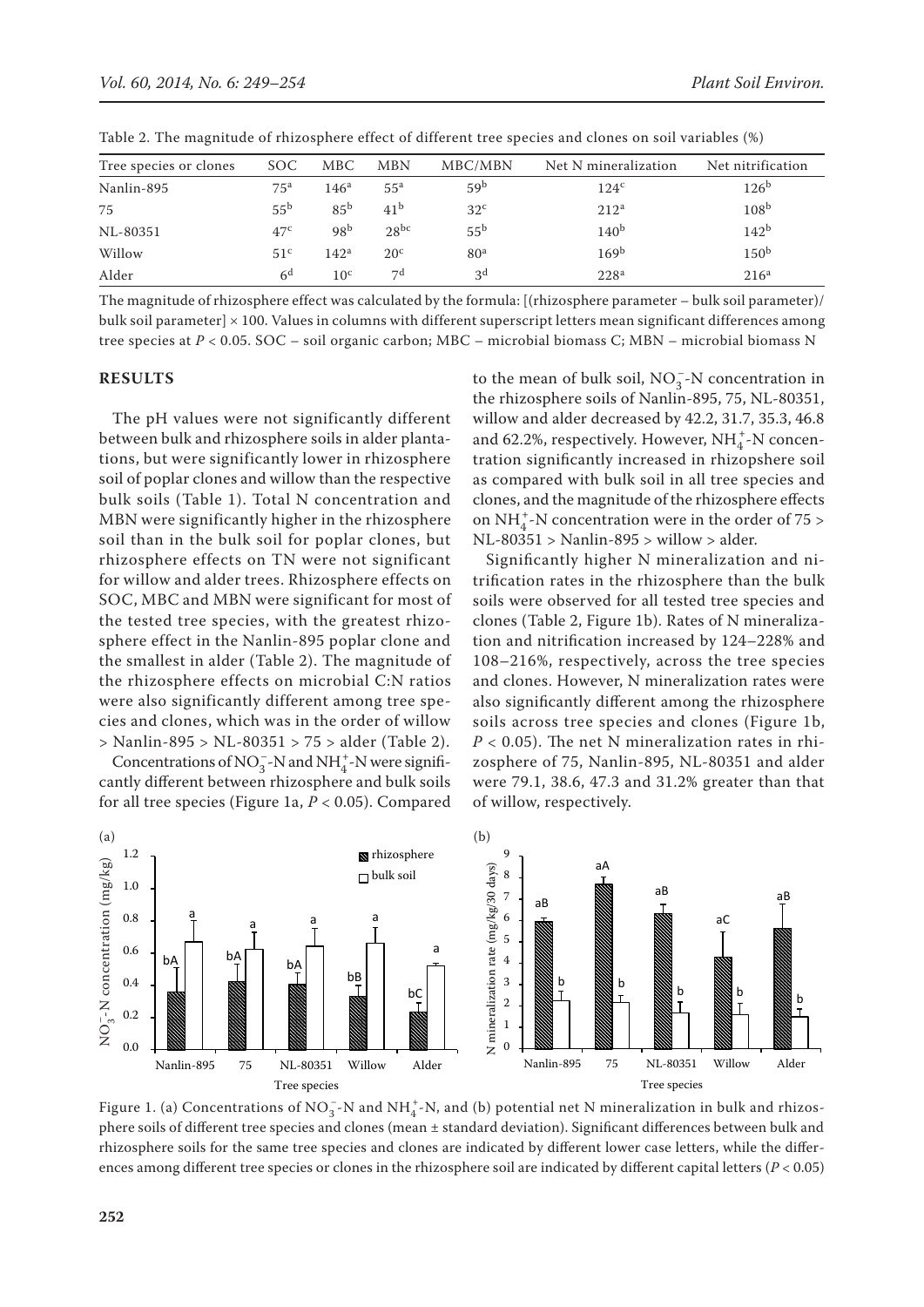#### **DISCUSSION**

**Rhizosphere effects on N mineralization and availability**. The obtained data supported our hypothesis that N mineralization in the rhizosphere would be promoted by rhizosphere effects of all tree species. The simultaneous increases in potential net N mineralization rate and MBN in rhizosphere soil suggest that tree roots stimulated gross N mineralization, as net N mineralization rate is the difference between gross N mineralization and N immobilization (which went to the MBN). In general, enhanced gross N mineralization in rhizosphere soil primarily resulted from the rhizosphere 'priming effects' on soil organic matter decomposition (Ehrenfeld et al. 1997, Phillips and Fahey 2006). Nitrogen transformation is tightly coupled with soil organic matter decomposition that can be strongly accelerated by rhizodeposition (i.e., root exudates) activated microbial growth (Jackson et al. 2008). In addition, release of  $NH<sub>4</sub><sup>+</sup>$  by soil faunal grazing of rhizosphere microbes has been proposed as another important mechanism for increased rhizosphere N availability (Jackson et al. 2008).

The greater net nitrification rate in rhizosphere soil did not result in accumulation of  $NO<sub>3</sub><sup>-</sup>-N$ (Figure 1a). On the contrary,  $NO_3^-$ -N concentration decreased in rhizosphere soil compared to bulk soil, indicating that the uptake of NO<sub>3</sub><sup>-</sup>-N by plants and rhizosphere microorganisms might have exceeded the rate of nitrification. It is suggested that rhizosphere microbial growth is often N-limited rather than C-limited, especially in N-limited soils. Further, rhizosphere C flux may reduce N availability through microbial N immobilization (Phillips and Fahey 2006).

Rhizosphere effects of trees on mineral N concentrations vary among different studies. For example, rhizosphere soils showed significantly higher  $NH_4^+$  but similar  $NO_3^-$  concentrations in rhizosphere soil when compared with bulk soil in a mature Douglas-fir (*Pseudotsuga menziesii*) stand (Turpault et al. 2005). On the other hand, concentrations of NH<sup>+</sup><sub>4</sub> and NO<sub>3</sub> in rhizosphere soil of Norway spruce (*Picea abies*) and European beech (*Fagus sylvatica*) seedlings were significantly lower than the bulk soils (Wang et al. 2001). Ehrenfeld et al. (1997) found that  $NH_4^+$  and  $NO_3^$ were not influenced by live roots in the mineral soil. Inconsistency in these reported observations may reflect differences in soils and plant species employed in these studies.

**Species differences in rhizosphere effects**. Consistent with our hypothesis, the magnitude of rhizosphere effects on nitrogen transformation varied among tree species. Under seasonally flooded soil conditions, alder roots were more effective in facilitating N transformation, which is likely related to nitrogen fixation and root exudates of the species (Cheng et al. 1996, Phillips and Fahey 2006). In the present study, tree species with contrasting nutrient requirement and root characteristics had similar patterns of rhizosphere effects on N mineralization rates and inorganic N concentrations, but the magnitude of rhizosphere effects varied considerably among tree species. Similar patterns of rhizosphere effects on nutrient cycling for different tree species were also observed in other studies (Wang et al. 2001, Phillips and Fahey 2006). For example, Wang et al. (2001) observed that Norway spruce had similar patterns but more pronounced rhizosphere effects on soil chemistry than European beech. Phillips and Fahey (2006) observed that the magnitude of rhizosphere effects on C and N mineralization rates and phosphatase activity ranged from 10% to 35% across tree species with different arbuscular mycorrhizal and ectomycorrhizal fungi in their roots.

Though there is limited quantitative information on root exudates of mature trees under natural conditions due to technical difficulties, experiments on tree seedlings revealed that tree species differ greatly in the amount and type of root exudates (Grayston et al. 1996, Zhang and George 2009). Different magnitude of rhizosphere effects on MBC, MBN and microbial biomass C:N ratio in the present study also suggests that the amount and quality of root exudates differed among tree species. Of the tree species studied, significantly lower microbial biomass C:N ratio in rhizosphere soil of alder may indicate that the stimulation of N mineralization may result from the altered rhizosphere microbial community structure rather than from increased total microbial biomass. Conversely, significantly increased MBC and unchanged microbial biomass C:N ratio in the rhizosphere soil of willow and three poplar clones suggest that enhanced N mineralization in rhizosphere soil may result from the increased rhizosphere microbial biomass. These results reflect mechanisms of rhizosphere effects on nutrient cycling and may differ among tree species. Though differences in root exudates were recognized as an important source responsible for differences in rhizosphere effects among different tree species (Kuzyakov